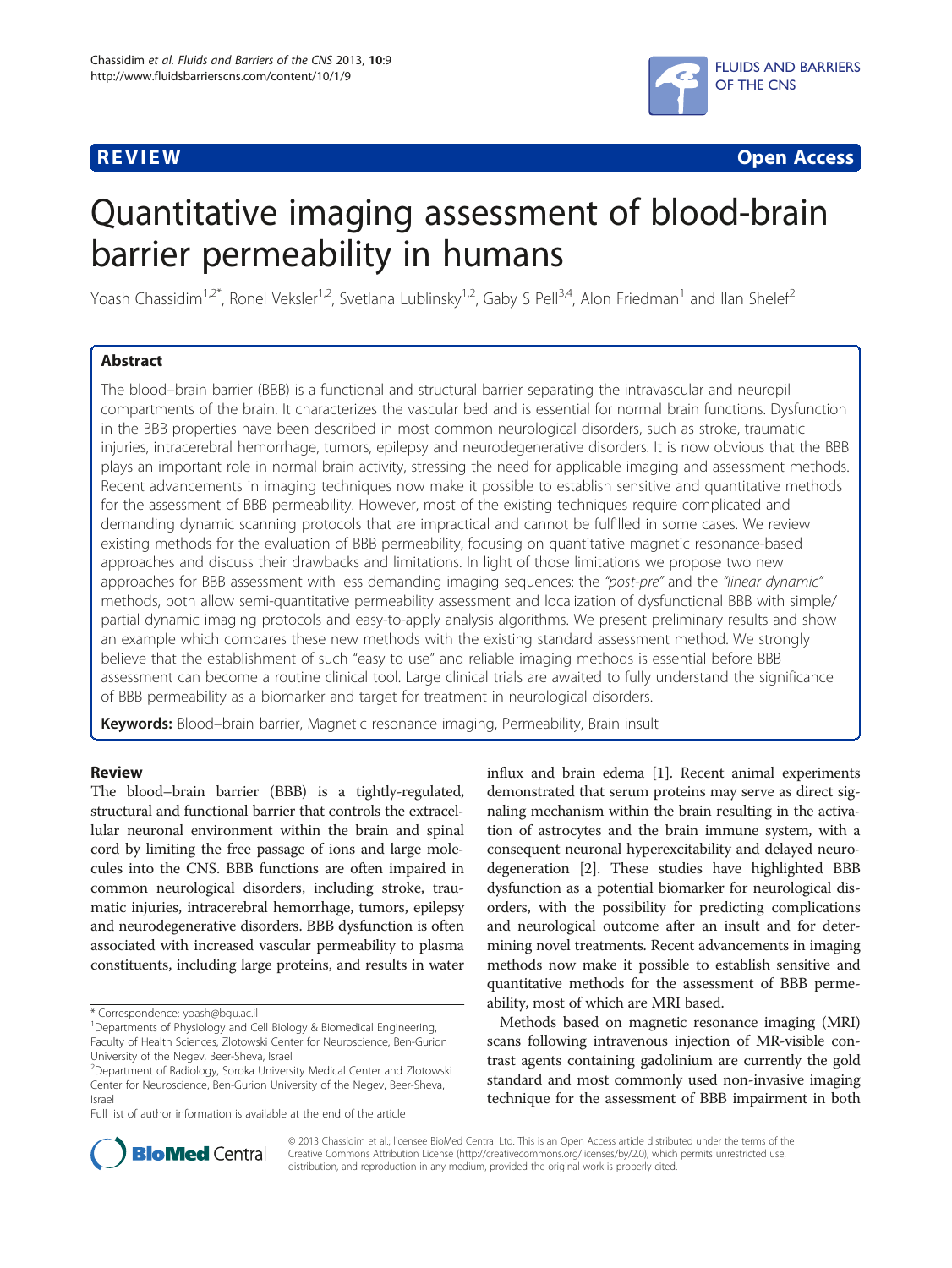clinical [3-5] and preclinical studies [6]. One of the main advantages of MRI is the ability to produce multiparametric information, allowing high-resolution anatomical information, and assessment of cerebral blood flow (CBF) and BBB integrity using the same imaging modality [7]. BBB assessment and permeability quantification are carried out by either using semi-quantitative methods, where statistical differences between scans before and after tracer injection are calculated [8], or by using more quantitative approaches based on a dynamic contrast enhanced MRI (DCE-MRI) [9,10]. These approaches assess the kinetics of a contrast agent over time and space to detect regions with increased vessel permeability. However, most of the existing techniques require complicated and demanding dynamic scanning protocols, including tracer injection during the scan and long scanning sessions. These imaging protocols in addition to the complex and computationally-demanding assessment algorithms, make these dynamic methods impractical and in some cases even unfeasible, stressing the need for developing "lighter" and less demanding semi-quantitative methods. One limitation occurs particularly in cases where patients need to be scanned immediately following a treatment that cannot be performed inside the magnet, preventing tracer injection during the scanning as required in DCE-MRI. We describe and discuss two new methods with less demanding MRI protocols and easy-to-apply analysis algorithms, the post-pre and linear dynamic methods. In the post-pre method only two scans are statistically compared and analyzed, one scan before the tracer injection and the other after the tracer injection. Regions with statisticallysignificant positive changes are marked as potentially permeable and further processed. The linear dynamic method is a semi-dynamic approach, where scans are taken at several time points after the tracer injection and analyzed according to their linear slope. Both proposed methods overcome some of the limitations described while supplying semi-quantitative assessment comparable to the existing more complex method.

# Methods

We describe two practical approaches for BBB assessment using DCE-MRI with simpler imaging sequence requirements: (1) The "*post-pre comparison*" method, in which a statistical comparison is performed between pre- and post-contrast agent injections; and (2) The "linear dynamic method", where the dynamics of the signal change in multiple scans after contrast agent injection are calculated, assuming a linear model. Additional background information on the dynamic DCE-MRI method can be found in the Appendix. The protocol for this study was approved by the Soroka University Medical Center Ethics Committee; a written informed consent was obtained from all participants. More details on the

# (1) Post-pre comparison

The post-pre approach is based on a comparative analysis between contrast-enhanced MR scans before and after the intravenous contrast agent injection. Scans acquired after the injection show regions with enhanced contrast agent, which can be quantified by comparison with the corresponding pre-injection non-contrast scans. Here we present an advanced method for permeability assessment based on statistical analysis of the imaging.

T1-weighted sequences are taken before and 5 minutes after the injection of Gd-DTPA with dose normalized according to patient's body weight (Gd-DTPA 0.5M, 0.1mmol/kg). The scans are mapped to a standard brain atlas to avoid artifacts due to head movements and to allow accurate pixel based comparison between scans and even between patients for group studies analysis. This can also be achieved by coregistration between the pre- and post-injection images. Regions outside the brain are excluded from the images and the brain region is segmented into three tissue classes: gray matter, white matter and cerebrospinal fluid (CSF). A brain tissue segment is defined by the combination of the gray and white matter regions.

Pre- and post- contrast images are compared in several steps. First, significantly different pixels are identified by performing a slice-wise unpaired t-test (slice-wise processing was chosen for images with non-isometric voxel size). To this goal, a neighborhood comparison is applied where for each pixel, the 3x3 neighborhood (nine pixels) in the pre- and post- contrast images are compared. To avoid over-estimation of the significance level due to redundant t-tests of each pixel, the FDR (false discovery rate) statistical correction is applied [11]. Each pixel in the image is assigned the significance level accordingly, resulting in a statistical significance *image* (*P*-values). Pixels with *P*-values  $< 0.05$  are indicated as statistically significant, resulting in a binary significance image, where all significant pixels are assigned with 1 and the non-significant pixels with 0. The second step involved a calculation of the enhancement differences between the pre and post contrast images, which is computed for each pixel and referred to as  $E$ (percentage value of the intensity difference). The enhancement-distribution histograms of three representing regions: eyeball, muscle and a blood vessel are calculated in order to determine BBB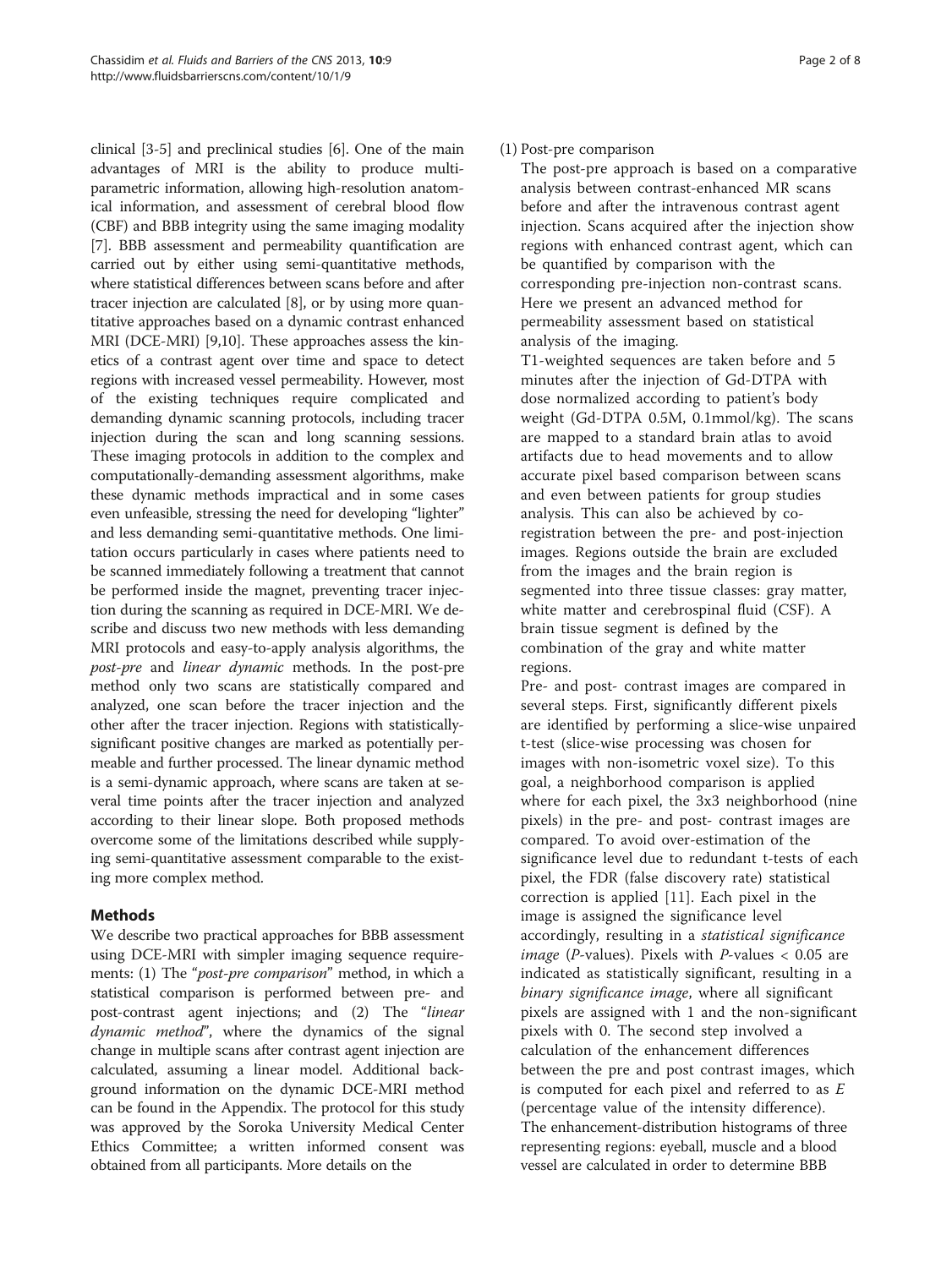breakdown enhancement range for each individual subject (Figure 1). Muscle is used as a normalization reference to determine intensity for a "permeable tissue" with no BBB, and the blood vessel region used to exclude pixels which represent vessels. Thus, a pixel is considered as a "permeable brain region" when its intensity significantly changed after contrast injection and it was in the range between the intact BBB ("eyeball") and the blood vessel. In order to define an enhancement range, a Gaussian fit is applied to the histogram that makes it possible to estimate the mean  $\mu$  and standard deviation  $\delta$  of the enhancement distribution. Significantly different pixels (taken from the binary significant image) within the enhancement range of  $\mu \pm 3\delta$  are considered to represent brain tissue with leaky BBB (denoted as potential for leaky BBB, PBBB). The third step applies a clustering procedure on the potentially permeable pixels. Neighboring pixels are aggregated into anatomically-connected regions (Figure 2E) in order to establish a more robust assessment of the clinically-relevant brain regions with a pathological BBB. This was achieved mathematically by applying image processing operations which rendered closelylocated pixels into clusters, followed by component labeling to select pixel clusters with cluster areas larger than a minimal area. For this purpose, all the objects inside the image were ranked according to their area and connectivity (4-connected). Clusters with areas smaller than the minimal one are removed from the image. As a result, regions with a high density of permeable pixels are highlighted, while single pixels are removed as potential noise artifacts.

# (2) The "linear dynamic method"

In this approach a dynamic study is performed. There are situations that require the contrast agent to be injected before the patient enters the scanner. The time-gap between injection and the beginning of the scan can be up to several minutes (e.g., following a trans-cranial magnetic stimulation). Under such conditions, the standard twocompartment model cannot be used, since the arterial input function (AIF) cannot be estimated. Quantitative analysis can be carried out by fitting a linear curve to the dynamic scan intensities. To allow inter-scan comparisons, the time between the injection and the scan should be similar. That is, a signal s (t) is fitted to a linear curve:  $s(t) = A \cdot t + B$ . The slope (A) can be interpreted as the rate of wash-in or wash-out of the contrast agent, whereas the intercept (B) represents the relative amount of contrast agent at the beginning of scanning. A "goodness of fit" map  $(R^2)$  can also be created. Areas with different anatomical properties are hypothesized to demonstrate different parameters (i.e. blood vessels should display a relatively high intercept and a negative slope with a large absolute value; while brain with an intact BBB is expected to display a low intercept and a "close to zero" slope).

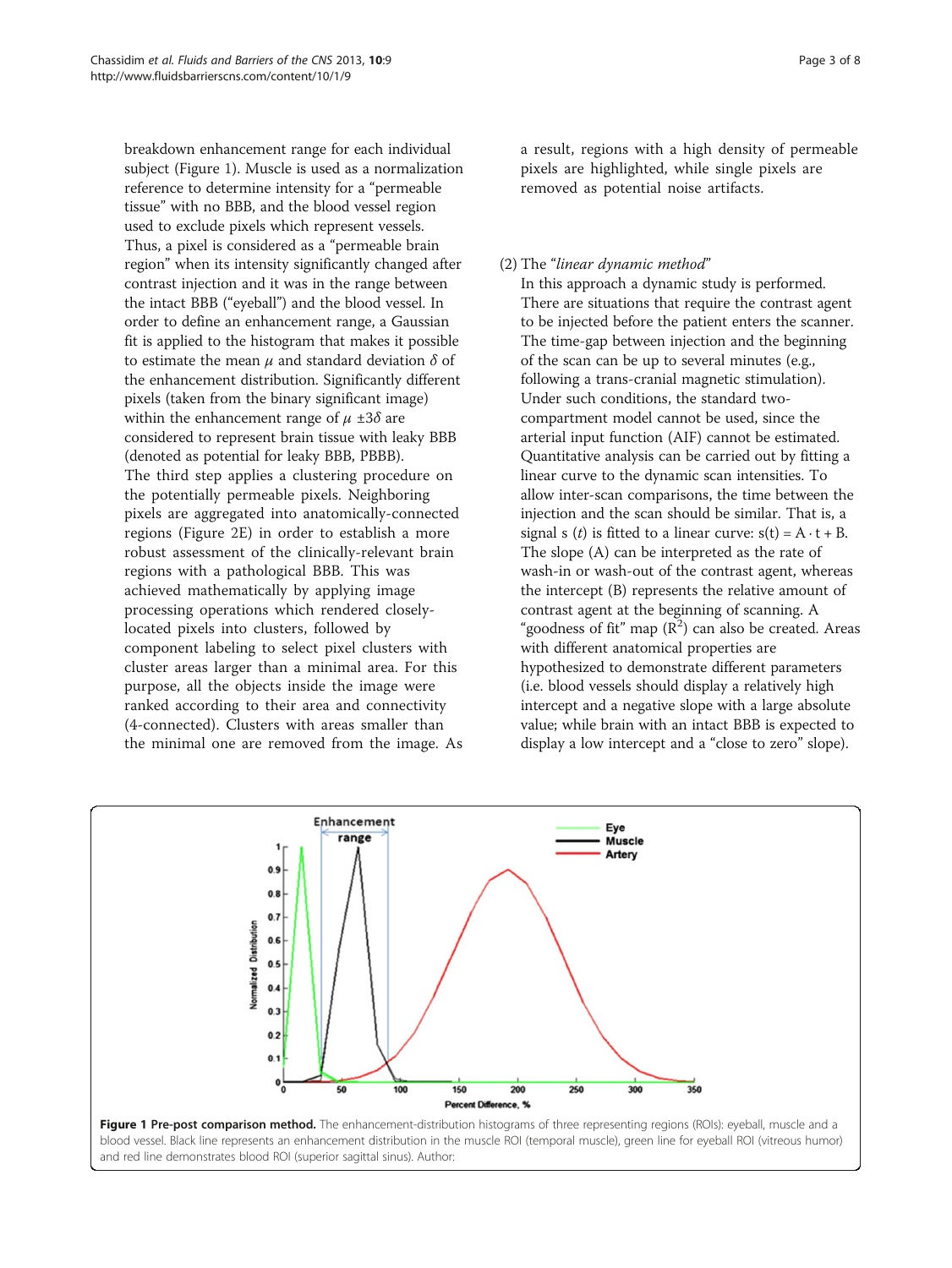

The ability to use this parametric map for both inter- and intra-subject comparison is an important goal. However it is not straightforward: firstly due to the inherent non-linearity of the MR signal intensity with respect to contrast agent concentration, which makes it impossible to compare different scans quantitatively. Secondly, variability in the administration of the contrast agent and different physiological states of the subject, affect the reproducibility of such scans. Thus, data normalization should be considered to overcome these issues. We propose two methods which use the selection of a region of interest (ROI) as a reference. The signal in the selected ROI is then averaged and used in one of two ways:

- (1) Parametric normalization: A linear curve is fitted to the averaged signal of the selected ROI, producing slope  $(SL_{ROI})$  and intercept  $(IN_{ROI})$ .
- (2) Temporal normalization: The temporal signal in each voxel is normalized to the corresponding signal in the ROI. A linear curve is then fitted to the normalized signal.

Choosing the reference ROI can be done either manually or automatically. Since the need for normalization is also derived from the difference in contrast agent injection and dynamics, an option is to choose a blood vessel as the ROI. Because of its size, the superior sagittal sinus was chosen. Since the normalization is sensitive to the ROI selection, another considerable approach is to use the entire brain tissue as a reference ROI. An example of the different normalization approaches are presented in Figure 3. A patient with a glioblastoma multiforme was scanned using the following MR protocol, performed on a 1.5T Philips Intera scanner. The protocol included anatomical scan (3D gradient echo, TR/TE/TI 8.6/3.5/

900 ms, FOV 240 mm, matrix 256  $\times$  256, slice thickness 1.2 mm, 150 slices, flip angle 8°) and DCE-MRI sequence (standard spin echo, TR/TE=660/8 ms, FOV 240 mm, matrix  $256 \times 192$ , slice thickness 3 mm, 44 slices, acquisition time: 3 minutes 14 seconds). The DCE-MRI acquisition consisted of at least 7 longitudinal scans. Gd-DTPA (10 ml) followed by a saline flush, was injected approximately 3 minutes before the beginning of the scan. Since the subject had a lesion on his left hemisphere, the right hemisphere was used as ROI for the relevant calculations. As can be seen in Figure 3, the various linear fitting models provide comparable estimations. It is noticeable, however, that among the suggested methods, the temporal normalization to the blood vessel (i.e. the superior sagittal sinus) provides the better contrast and a better linear fit as indicated by the improved R<sup>2</sup>. Figure 4 shows the dynamic signal characteristics of various tissues. The intensity in the blood vessel, in this case the superior sagittal sinus, declined with time. Normal brain tissue remained approximately constant, while lesion area is characterized by gradual signal increase, representing contrast agent accumulation.

### Results (preliminary)

The two proposed methods may provide an alternative to other BBB assessment approaches, in particular for cases where DCE-MRI scanning protocol is not feasible or hard to apply. Nevertheless, these two simplified methods still call for comprehensive validation studies. Figure 5 shows a preliminary qualitative comparison between the Tofts two-compartment method (5A), the linear model (5B) and the post-pre method (5C). The three methods were applied to the same subject with a lesion on his left hemisphere, which was dynamically scanned using DCE-MRI imaging protocol. The dynamic scan was then digitally under-sampled to accommodate the data to the post-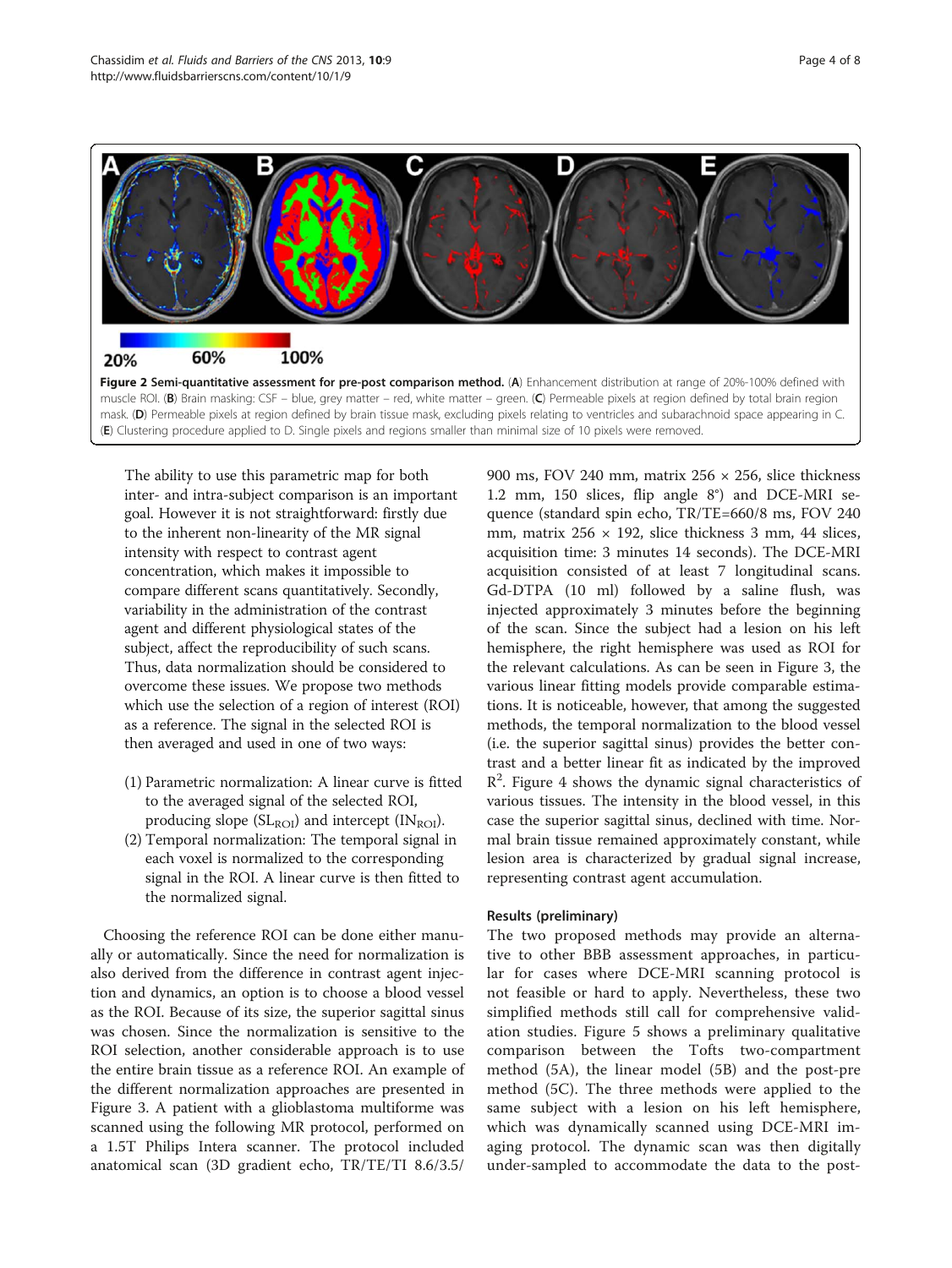

pre and linear methods. All three methods detected BBB dysfunction in and around the lesion. For the modified Tofts method, enhanced permeability is measured mostly in the core of the lesion, whereas in the post-pre and the linear fitting models the enhanced permeability appears at the margins of the lesion at even greater magnitude than in the core.

This implies that while all three approaches may report "dysfunctional" BBB, differences in relation to the extent of a leaky barrier to a specific contrast agent can be revealed. The proposed clinical alternative methods may, in some circumstances, even provide more information than the accepted quantitative approach.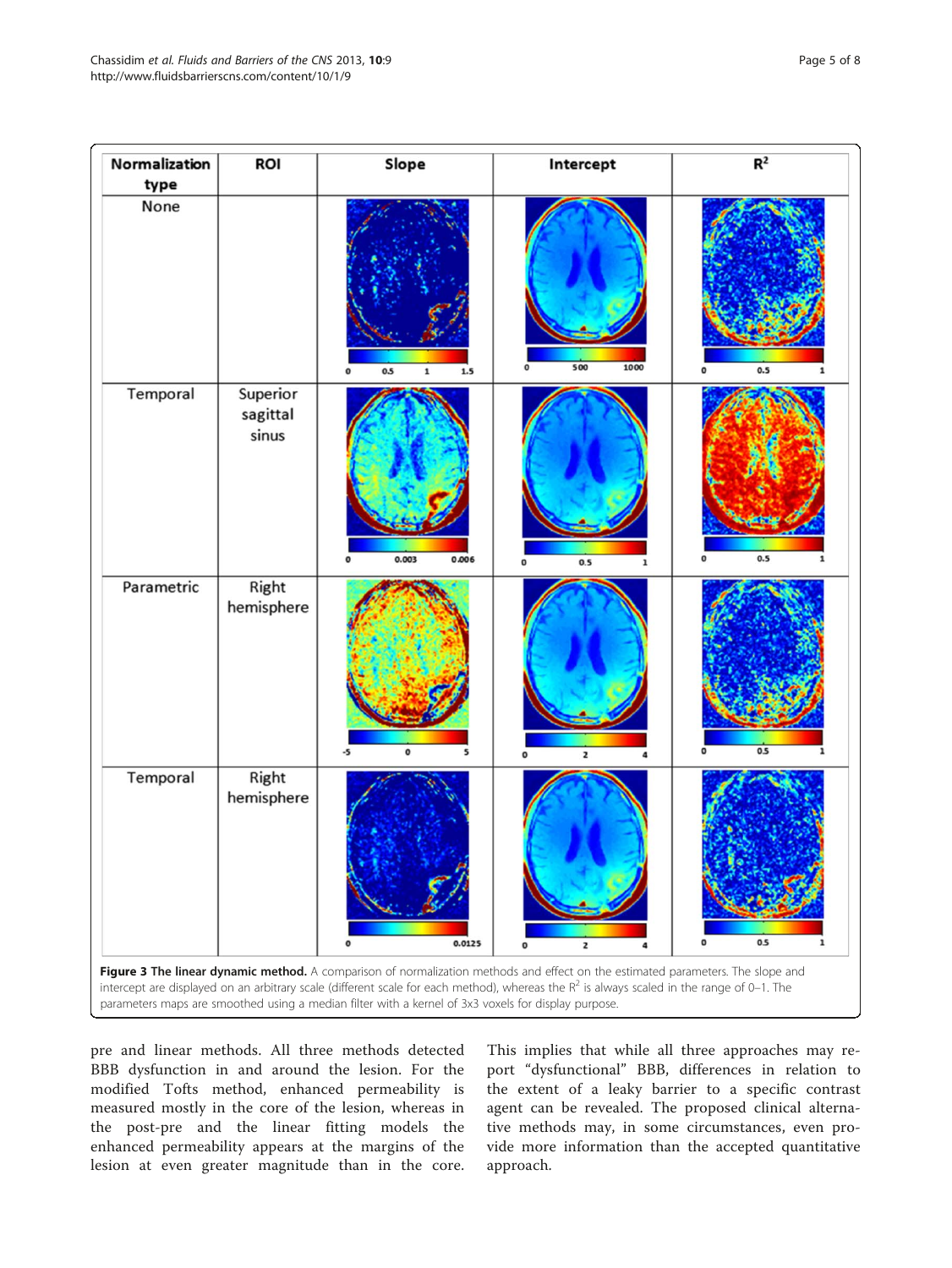

## Discussion and conclusion

In this manuscript we described previous and new attempts to assess BBB permeability quantitatively in humans. While the DCE-MRI has been described for more than a decade and shown to yield dysfunctional BBB under different clinical conditions, it has not been implemented in the routine clinical setup, nor tested for its power in predicting patients' outcome, or having any contribution to clinical decision. A major limitation of DCE-MRI is the complex imaging requirements, which include initiation of the dynamic sequence prior to the intravenous injection within the magnet, followed by

high frequency repeated scanning, that may force lower spatial resolution or reduced coverage of brain regions. The high temporal resolution is mainly needed for sampling the rapid passage of tracer in the arterial phase, which occurs within seconds following the injection. Although highly informative, in particular for CBF assessment, the first bolus pass of the contrast agent may be neglected while retaining sufficient information in the later stages after injection for BBB integrity assessment. A dual-temporal resolution imaging protocol has been proposed [12], based on an initial sequence with a high acquisition rate to sample the first arterial pass followed by a slower acquisition rate to sample the rest of the signal curve for a longer time. Although partially overcoming the demanding high frequency requirement, it is still based on the arterial input function and therefore tracer injection must be done during scanning. This requirement possesses complexity, which cannot always be overcome in the clinical setup, due to patient care or treatment conditions or even on-site equipment and hardware limitations. Another limitation is the low spatial resolution and the limited brain volume required when high acquisition rate is implemented. A further issue is the computation resources needed for permeability analysis of DCE-MRI, particularly if real-time analysis is desired. A full brain DCE-MRI permeability analysis can take up to an hour processing in a standard work station. The proposed new methods presented in this paper may provide a non-compromising alternative to the full dynamic methods with a much less demanding imaging protocol and computation time. In even more restricting scenarios, when the patient is unable to stay in the MR magnet for long enough periods, the post-pre semi-quantitative method may serve as an option for BBB assessment. However, it is not as yet clear whether these methods may reflect different levels of

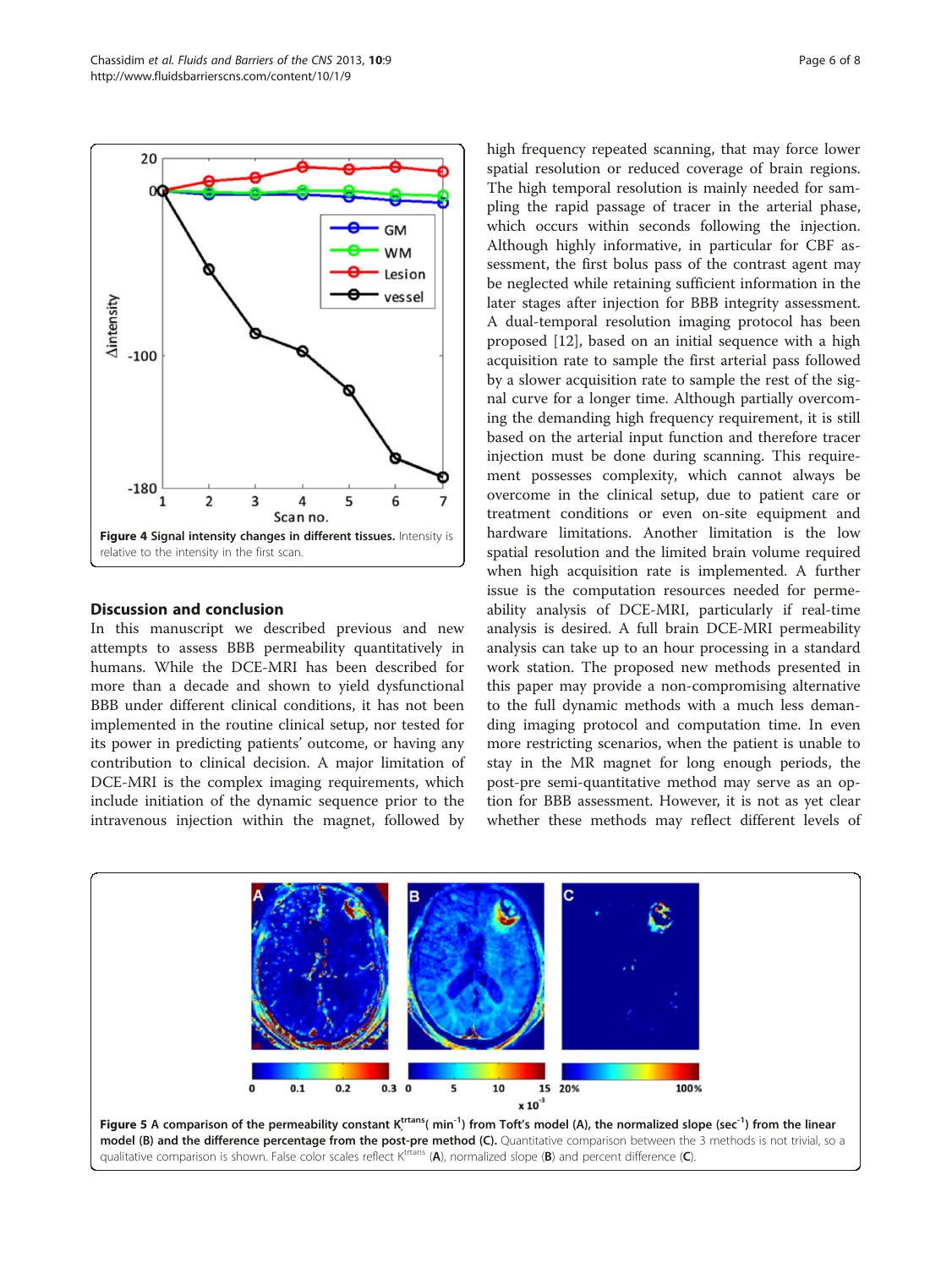BBB dysfunction. Another issue is the lack of comparison studies between the methodologies, their sensitivity, or their ability to predict patient outcome.

# Appendix

#### Quantitative analysis using DCE-MRI

In most cases, the pharmacokinetic models used for quantification of permeability from contrast-enhanced data are based on those developed for nuclear medicine. These models are based on the two-compartment exchange model (2CXM) [13] in which the contrast agent is accessible to two compartments within the overall tissue volume ("voxel") comprising blood ("intravascular") and tissue ("extravascular") compartments. The latter is usually divided into the extracellular- extravascular space (EES) and the intracellular space. A common assumption is that the contrast agent is impermeable to cell boundaries so that these blood and tissue compartments essentially represent plasma and EES spaces respectively. The contrast agent is partitioned between these two compartments with concentrations of  $C_p(t)$  and  $C_t(t)$ , respectively. The goal of contrast-enhanced techniques for permeability quantification is to measure these two dynamic quantities and thereby derive permeability-related measures according to the appropriate pharmacokinetic model. Under normal circumstances, the contrast agent is confined to the intravascular space and its passage through the volume is controlled by blood flow. However, when BBB functions are impaired, leakage will occur into the tissue (EES) compartment. This depends not only on chemical characteristics of the contrast agent, but also on the physiological characteristics of the interface between the two compartments, i.e., the BBB. Under conditions of BBB breakdown or impaired vascularity, the contrast agent can escape the vasculature and accumulate in the interstitial space of the tissue ("extravasation") and the concentration of tracer in the tissue compartment is correspondingly increased.

As passage of the contrast agent through the blood and into the tissue reflects the competing influences of vascular perfusion and leakage, the 2CXM model enables quantification of the capillary permeabilitysurface area product, PS, and tissue plasma perfusion,  $F_p$ . The "standard Tofts model" [14,15] is a simplification of this two compartment model that assumes a negligible contribution of the plasma space and therefore essentially represents a one-compartment model. The "modified Tofts model" reinstates the contribution of the plasma compartment but makes a simplifying assumption that the time taken for the contrast agent to pass through this compartment (the plasma mean transit time, MTT) is negligible [16].

Tracer-kinetic models form the quantitative basis of all compartmental models and relate the tissue and

$$
C_t(t) = F_p C_p(t) \otimes \mathbf{R}(t)
$$
\n(1)

where  $R(t)$  is the impulse response function (IRF) of the tissue and defines the fraction of contrast agent left in the tissue at time, t.  $C_p(t)$  represents the "input" and is ideally measured within an arterial vessel feeding the tissue, thus representing the arterial input function (AIF). Compartmental models such as 2CXM and Tofts variants parameterize the IRF and perfusion terms in Eq. (1) in terms of fundamental physiological quantities related to the compartments and passage between them. The simplest formulation, the standard Tofts model is described by the following:

$$
C_t(t) = k_{trans} C_p(t) \otimes e^{\frac{-ik_{trans}}{v_e}}
$$
 (2)

where  $k_{trans}$ , known as the transfer constant, defines the rate of transfer from plasma to EES compartments in (mL/g/min), and  $v_e$ , known as the extracellular space fraction, describes the fraction of the extravascularextracellular space occupied by tracer in  $(mL/g)$ .  $k_{trans}$ incorporates in its formulation both PS and  $F_p$  so that these terms cannot be dissociated. By relating to Eq. (1), it can be seen that the IRF is formulated as  $R_{Tofs}(t) =$  $(k<sub>trans</sub>/F<sub>p</sub>)$ . exp(-t $k<sub>trans</sub>/V<sub>e</sub>$ ) :

The modified Tofts model adds the contribution of the plasma compartments:

$$
C_t(t) = k_{trans} C_p(t) \otimes e^{\frac{-ik_{trans}}{v_e}} + \nu_p C_p(t)
$$
\n(3)

where  $v_p$  is the fraction of the tissue volume occupied by blood plasma [mL/g].

Derivation of hemodynamic parameters from the concentration-time curves based on these models follow the application of principles from tracer-kinetic analysis [17]. Approaches follow either direct methods that derive some of the parameters without explicitly determining the IRF, or deconvolution methods that derive the full IRF via model-driven, model-free or parametric approaches.

The MRI approach to contrast-enhanced permeability quantification (principally DCE-MRI) calculates the concentration-time curves,  $C(t)$ , of a MR-visible contrast agent from the dynamic MRI signal intensity, S(t), according to MR principles. Gd-DTPA, a freely diffusible, extracellular tracer, is the most common contrast agent in these studies whose paramagnetic  $Gd^{3+}$  core reduces the relaxation time, T1, in a concentrationdependent manner. A set of T1-weighted images is acquired, starting before a short bolus injection, and continued as uptake by the tissue followed by washout occurs. The presence of the contrast agent is indicated